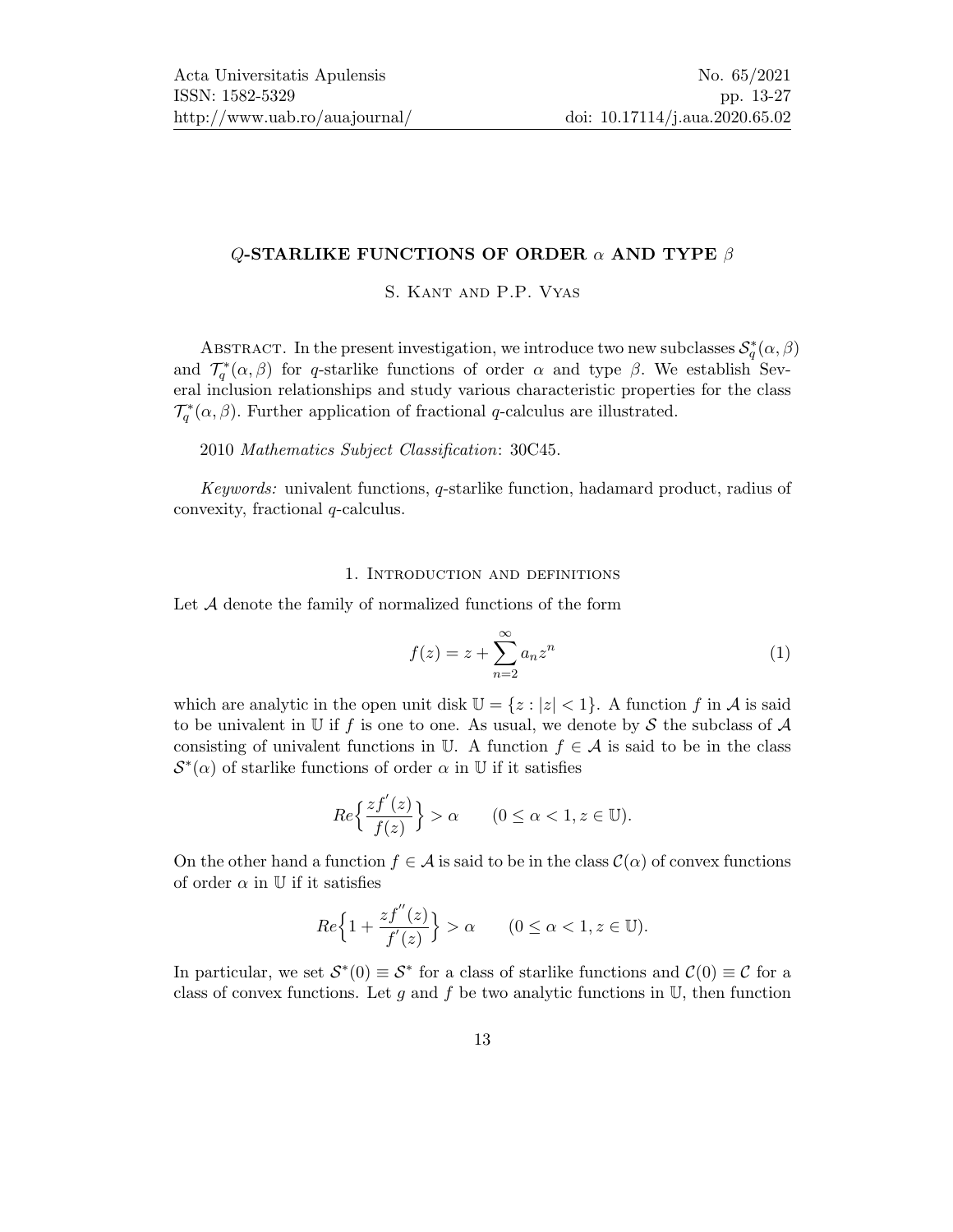g is said to be subordinate to f if there exists an analytic function  $w$  in the unit disk U with  $w(0) = 0$  and  $|w(z)| < 1$  such that  $g(z) = f(w(z))$   $(z \in \mathbb{U})$ . We denote this subordination by  $g \prec f$ . In particular, if the function f is univalent in U the above subordination is equivalent to  $g(0) = f(0)$  and  $f(\mathbb{U}) \subset g(\mathbb{U})$ .

For  $0 < q < 1$ , the q-derivative of a function f is defined by (see [\[3,](#page-13-0) [5,](#page-13-1) [6,](#page-13-2) [7\]](#page-13-3))

<span id="page-1-0"></span>
$$
D_q f(z) = \begin{cases} \frac{f(qz) - f(z)}{(q-1)z} & (z \neq 0) \\ f'(0) & (z = 0), \end{cases}
$$
 (2)

provided that  $f'(0)$  exists.

The  $q$ -integral of a function  $f$  is defined by

$$
\int_0^z f(t)d_qt = z(1-q)\sum_{n=0}^\infty q^n f(zq^n).
$$
 (3)

From [\(2\)](#page-1-0), it can be easily obtain that

$$
D_q\left(\sum_{n=1}^{\infty} a_n z^n\right) = \sum_{n=1}^{\infty} [n]_q a_n z^n,
$$

where

<span id="page-1-1"></span> $\overline{\phantom{a}}$ I  $\overline{\phantom{a}}$ 

$$
[n]_q = \frac{1 - q^n}{1 - q}.
$$

As  $q \to 1^-$ ,  $[n]_q \to n$  and  $\lim_{q \to 1^-} D_q f(z) = f'(z)$ .

By making use of the q-derivative of a function  $f \in \mathcal{A}$ , Agrawal and Sahoo [\[1\]](#page-13-4) introduced a class  $\mathcal{S}_q^*(\alpha)$  of q-starlike functions of order  $\alpha$  in the following manner: A function  $f \in \mathcal{A}$  is said to belong to the class  $\mathcal{S}_q^*(\alpha)$  if it satiesfies

$$
\frac{\frac{z}{f(z)}D_qf(z) - \alpha}{1 - \alpha} - \frac{1}{1 - q} \le \frac{1}{1 - q} \qquad (0 \le \alpha < 1, z \in \mathbb{U}).\tag{4}
$$

Equivalent form of the condition [\(4\)](#page-1-1) is

$$
\left|\frac{\frac{z}{f(z)}D_qf(z)-1}{(1+q)\{\frac{z}{f(z)}D_qf(z)-\alpha\}-\{\frac{z}{f(z)}D_qf(z)-1\}}\right|<1 \quad (0\leq \alpha<1, z\in\mathbb{U}).
$$

In particular, when  $\alpha = 0$ , the class  $S_q^*(\alpha)$  coincides with the class  $S_q^* = S_q^*(0)$ , which was introduced by Ismail et al. [\[4\]](#page-13-5) in 1990. Moreover, the class  $\mathcal{C}_q(\alpha)$  of q-convex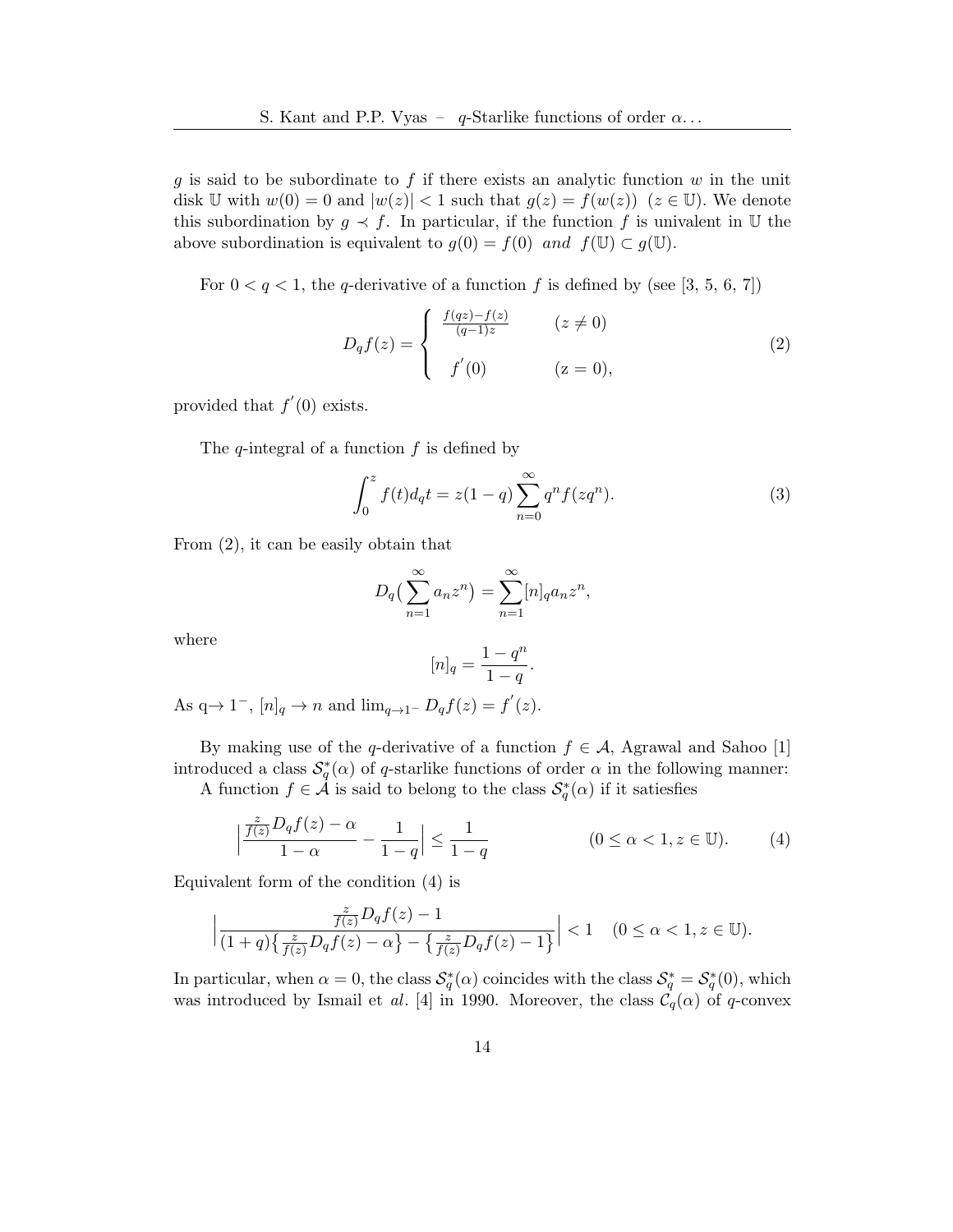functions can be defined in the form of Alexander type relation between  $\mathcal{C}_q(\alpha)$  and  $\mathcal{S}_q^*(\alpha)$  as:

$$
f \in \mathcal{C}_q(\alpha) \Leftrightarrow zD_q f \in \mathcal{S}_q^*(\alpha).
$$

We note that  $\lim_{q \to 1^-} S_q^*(\alpha) = S^*(\alpha)$  and  $\lim_{q \to 1^-} C_q(\alpha) = C(\alpha)$ .

Motivated essentially by the work of Juneja and Mogra [\[8\]](#page-13-6), Owa [\[12\]](#page-14-1) and recent works on q-derivative especially  $[1, 2, 10, 11]$  $[1, 2, 10, 11]$  $[1, 2, 10, 11]$  $[1, 2, 10, 11]$ ,  $[14]-[20]$  $[14]-[20]$ , we introduce the classes  $\mathcal{S}_q^*(\alpha,\beta)$  of q-starlike functions of order  $\alpha$  and type  $\beta$  for functions  $f \in \mathcal{A}$  and  $\mathcal{T}_q^*(\alpha,\beta)$  of q-starlike functions of order  $\alpha$  and type  $\beta$  for analytic functions with negative coefficients.

**Definition 1.** For  $0 \le \alpha < 1$  and  $0 < \beta \le 1$ , a function  $f \in \mathcal{A}$  is said to belong to the class  $S_q^*(\alpha, \beta)$ , if it satisfies

<span id="page-2-0"></span>
$$
\left|\frac{\frac{z}{f(z)}D_qf(z)-1}{(1+q)\beta\left\{\frac{z}{f(z)}D_qf(z)-\alpha\right\}-\left\{\frac{z}{f(z)}D_qf(z)-1\right\}}\right|<1,\quad (z\in\mathbb{U}).\tag{5}
$$

**Definition 2.** For  $0 \le \alpha < 1$  and  $0 < \beta \le 1$ , an analytic function f of the form

<span id="page-2-1"></span>
$$
f(z) = a_1 z - \sum_{n=2}^{\infty} a_n z^n \qquad (a_1 > 0, \ a_n \ge 0 \ \ and \ \ z \in \mathbb{U})
$$
 (6)

is said to belong to the class  $\mathcal{T}_q^*(\alpha,\beta)$ , if it satisfies the condition [\(5\)](#page-2-0).

Here, we note that

(i)  $\lim_{q\to 1^-} S_q^*(\alpha, \beta) = S^*(\alpha, \beta)$  (see Juneja and Mogra [\[8\]](#page-13-6)) (ii)lim<sub>q→1</sub>- $S_q^*(\alpha, \frac{1}{2}) = S^*(\alpha, \frac{1}{2})$  (see McCarty [\[9\]](#page-13-9)) (iii)lim<sub>q→1</sub>- $S_q^*$ ( $\frac{1-\gamma}{1+\gamma}$  $\frac{1-\gamma}{1+\gamma}, \frac{1+\gamma}{2}$  $(\frac{1-\gamma}{2})=\mathcal{S}^*(\frac{1-\gamma}{1+\gamma})$  $\frac{1-\gamma}{1+\gamma}, \frac{1+\gamma}{2}$  $\frac{+\gamma}{2}$ );  $(0 < \gamma \le 1)$  (See Padmanabhan [\[13\]](#page-14-5)) (iv)lim<sub>q→1</sub>-  $\mathcal{T}_q^*(\alpha, \beta) = \mathcal{S}_0^*(\alpha, \beta)$  (see Owa [\[12\]](#page-14-1)).

In the present paper we derive several properties including coefficient estimates, inclusion theorems, distortion theorem, convolution theorem etc. for the functions belong to the class  $\mathcal{T}_{q}^{*}(\alpha,\beta)$ . Applications of fractional q-calculus associated with the class  $\mathcal{T}_q^*(\alpha, \beta)$  have also been obtained.

### 2. Main results

<span id="page-2-3"></span>**Theorem 1.** Let  $0 \leq \alpha < 1$  and  $0 < \beta \leq \frac{1}{1+\alpha}$  $\frac{1}{1+q}$ . Then a function f of the form [\(6\)](#page-2-1) belongs to the class  $\mathcal{T}_q^*(\alpha,\beta)$  if and only if

<span id="page-2-2"></span>
$$
\sum_{n=2}^{\infty} \left[ \{ 2 - (1+q)\beta \} [n]_q - (1+q)\alpha \beta \right] a_n \le (1+q)\beta (1-\alpha)a_1.
$$
 (7)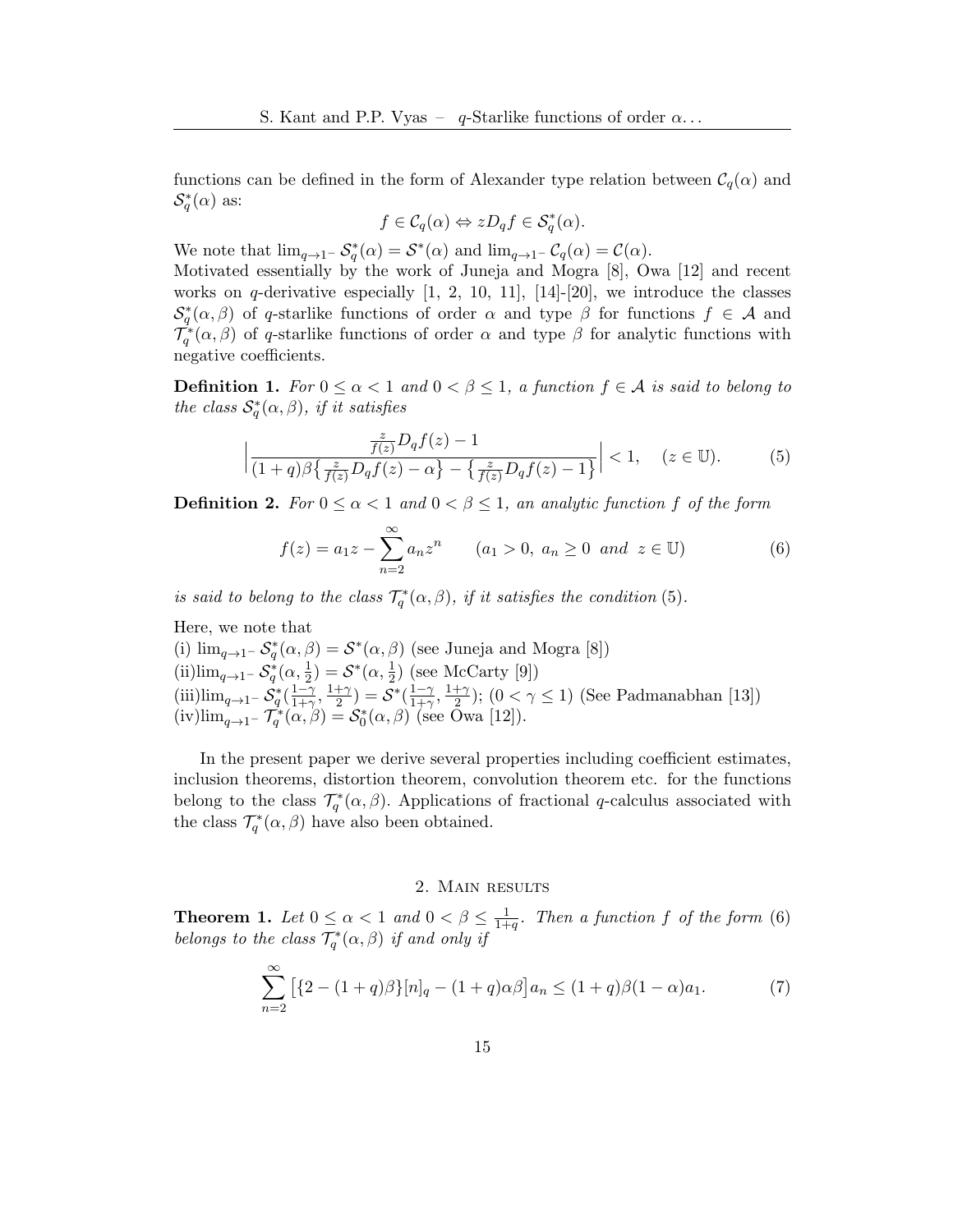The result is sharp for the function

<span id="page-3-1"></span><span id="page-3-0"></span>
$$
f(z) = a_1 z - \frac{\beta (1 - \alpha) a_1}{2 - (1 + q)\beta - \alpha \beta} z^2.
$$
 (8)

*Proof.* Suppose that  $f \in \mathcal{T}_q^*(\alpha, \beta)$ . Making the use of series expansion of f in the inequality [\(5\)](#page-2-0), we obtain

$$
\left| \frac{\frac{z}{f(z)} D_q f(z) - 1}{(1+q)\beta \left\{ \frac{z}{f(z)} D_q f(z) - \alpha \right\} - \left\{ \frac{z}{f(z)} D_q f(z) - 1 \right\}} \right|
$$
\n
$$
= \left| \frac{\sum_{n=2}^{\infty} ([n]_q - 1)a_n z^n}{(1+q)\beta (1-\alpha)a_1 z - \sum_{n=2}^{\infty} \left\{ 1 - (1+q)a_1 \beta + [n]_q - (1+q)\beta [n]_q \right\} a_n z^n} \right|
$$
\n
$$
< 1
$$
\n(9)

Since  $|Re(z)| \le |z|$  for any z, choosing z to be real and letting  $z \to 1^-$  through real values, [\(9\)](#page-3-0) yields

$$
\sum_{n=2}^{\infty} ([n]_q - 1)a_n \le (1+q)\beta(1-\alpha)a_1 - \sum_{n=2}^{\infty} \{1 + [n]_q - (1+q)\alpha\beta - (1+q)\beta[n]_q\}a_n
$$
(10)

which leads us immediately to the desired inequality [\(7\)](#page-2-2).

In order to prove the converse, we assume that the inequality [\(7\)](#page-2-2) holds true. We have

$$
|zD_q f(z) - f(z)| - |(1+q)\beta\{zD_q f(z) - \alpha f(z)\} - zD_q f(z) + f(z)|
$$
  
\n
$$
= |\sum_{n=2}^{\infty} (1 - [n]_q) a_n z^n| - |(1+q)\beta(1-\alpha)a_1 z - \{(1+q)\beta - 1\} \sum_{n=2}^{\infty} [n]_q a_n z^n
$$
  
\n
$$
- \{1 - (1+q)\alpha\beta\} \sum_{n=2}^{\infty} a_n z^n|
$$
  
\n
$$
\leq \sum_{n=2}^{\infty} ([n]_q - 1) a_n |z|^n - (1+q)\beta(1-\alpha)a_1 |z|
$$
  
\n
$$
+ \{1 - (1+q)\beta\} \sum_{n=2}^{\infty} [n]_q a_n |z|^n + \{1 - (1+q)\alpha\beta\} \sum_{n=2}^{\infty} a_n |z|^n
$$
  
\n
$$
\leq [\sum_{n=2}^{\infty} (\{2 - (1+q)\beta\}]n]_q - (1+q)\alpha\beta)a_n - (1+q)\beta(1-\alpha)a_1] |z|
$$
  
\n
$$
\leq 0
$$

consequently, by the Maximum Modulus Theorem,  $f \in \mathcal{T}_q^*(\alpha,\beta)$ .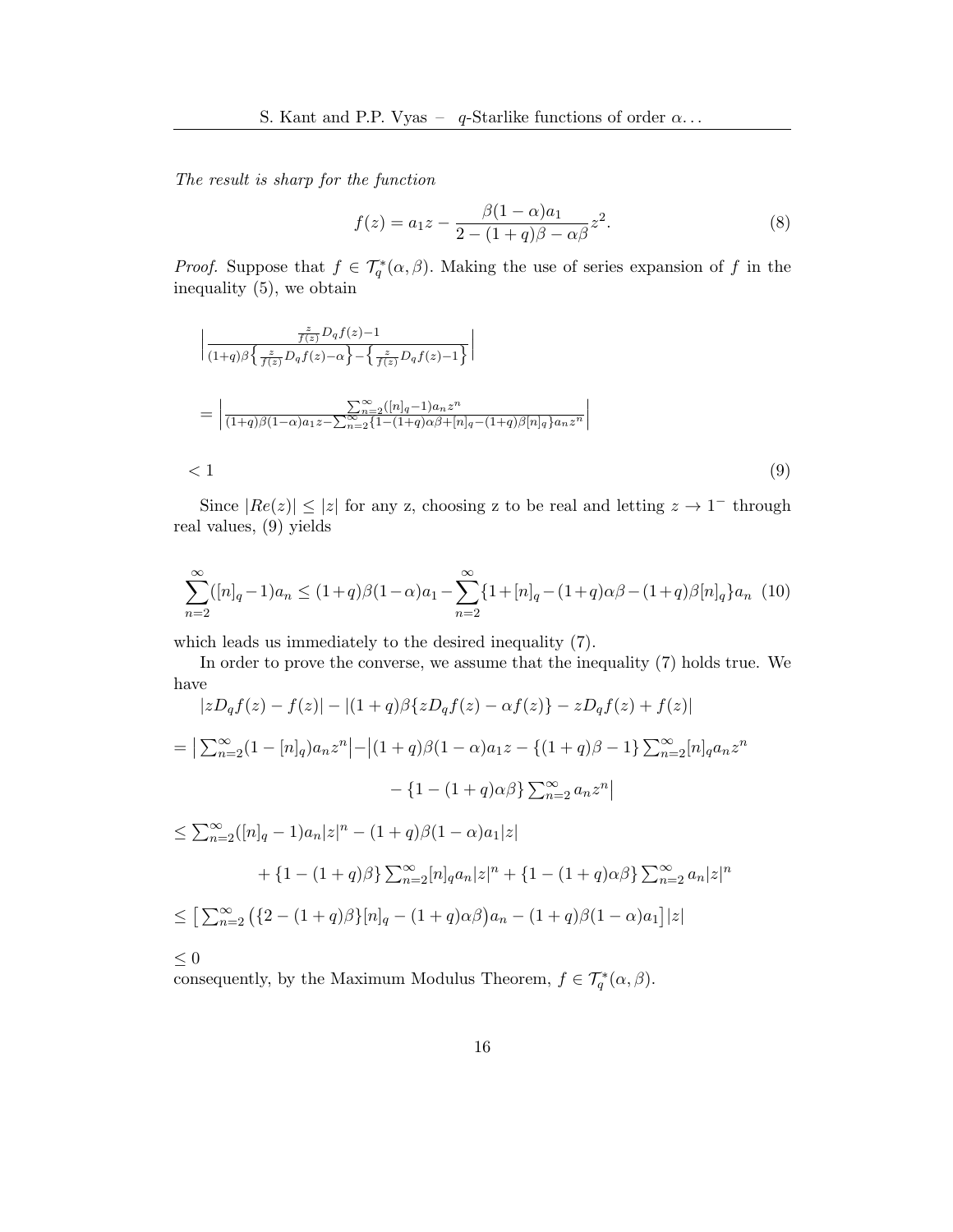Finally, by observing that the function  $f$  given by  $(8)$  is indeed an extremal function for the assertion [\(7\)](#page-2-2). We complete the proof of Theorem [1.](#page-2-3)

<span id="page-4-0"></span>**Theorem 2.** Let  $0 \le \alpha < 1$  and  $0 < \beta_1 \le \beta_2 \le \frac{1}{1+1}$  $\frac{1}{1+q}$ . Then we have  $\mathcal{T}_q^*(\alpha,\beta_1) \subset \mathcal{T}_q^*(\alpha,\beta_2).$ 

*Proof.* Let a function f of the form [\(6\)](#page-2-1) belongs to the class  $\mathcal{T}_q^*(\alpha, \beta_1)$  and  $\beta_2 = \beta_1 + \delta$ , then we have

$$
\sum_{n=2}^{\infty} \left[ \{2 - (1+q)\beta_1\} [n]_q - (1+q)\alpha \beta_1 \right] a_n \le (1+q)\beta_1 (1-\alpha) a_1
$$

which gives us

$$
\sum_{n=2}^{\infty} a_n \le \frac{\beta_1 (1 - \alpha) a_1}{2 - (1 + q)\beta_1 - \alpha \beta_1}.
$$

Consequently,

$$
\sum_{n=2}^{\infty} \left[ \{2 - (1+q)\beta_2\} [n]_q - (1+q)\alpha \beta_2 \right] a_n
$$
  
\n
$$
= \sum_{n=2}^{\infty} \left[ \{2 - (1+q)(\beta_1 + \delta)\} [n]_q - (1+q)\alpha(\beta_1 + \delta) \right] a_n
$$
  
\n
$$
= \sum_{n=2}^{\infty} \left[ \{2 - (1+q)\beta_1\} [n]_q - (1+q)\alpha \beta_1 \right] a_n
$$
  
\n
$$
- \delta \sum_{n=2}^{\infty} \left[ (1+q)[n]_q - (1+q)\alpha \right] a_n
$$
  
\n
$$
\leq (1+q)\beta_1 (1-\alpha)a_1 - \delta(1+q)([2]_q - \alpha) \sum_{n=2}^{\infty} a_n
$$
  
\n
$$
\leq (1+q)\beta_1 (1-\alpha)a_1 + \frac{(1+q)\delta\beta_1 (1-\alpha)([2]_q - \alpha)a_1}{2 - (1+q)\beta_1 - \alpha \beta_1}
$$
  
\n
$$
< (1+q)\beta_1 (1-\alpha)a_1 + \delta(1+q)(1-\alpha)a_1
$$
  
\n
$$
= (1+q)\beta_2 (1-\alpha)a_1.
$$

Thus the proof of Theorem [2](#page-4-0) is completed.

 $\sim$ 

<span id="page-4-1"></span>**Theorem 3.** Let  $0 \leq \alpha_1 \leq \alpha_2 < 1$  and  $0 < \beta \leq \frac{1}{1+\alpha}$  $\frac{1}{1+q}$ . Then we have  $\mathcal{T}_q^*(\alpha_1,\beta) \supset \mathcal{T}_q^*(\alpha_2,\beta).$ 

*Proof.* Let a function f of the form [\(6\)](#page-2-1) belongs to the class  $\mathcal{T}_q^*(\alpha_2, \beta)$  and  $\alpha_1 = \alpha_2 - \delta$ . Then we have

$$
\sum_{n=2}^{\infty} \left[ \{2 - (1+q)\beta\} [n]_q - (1+q)\alpha_2 \beta \right] a_n \le (1+q)\beta (1-\alpha_2)a_1
$$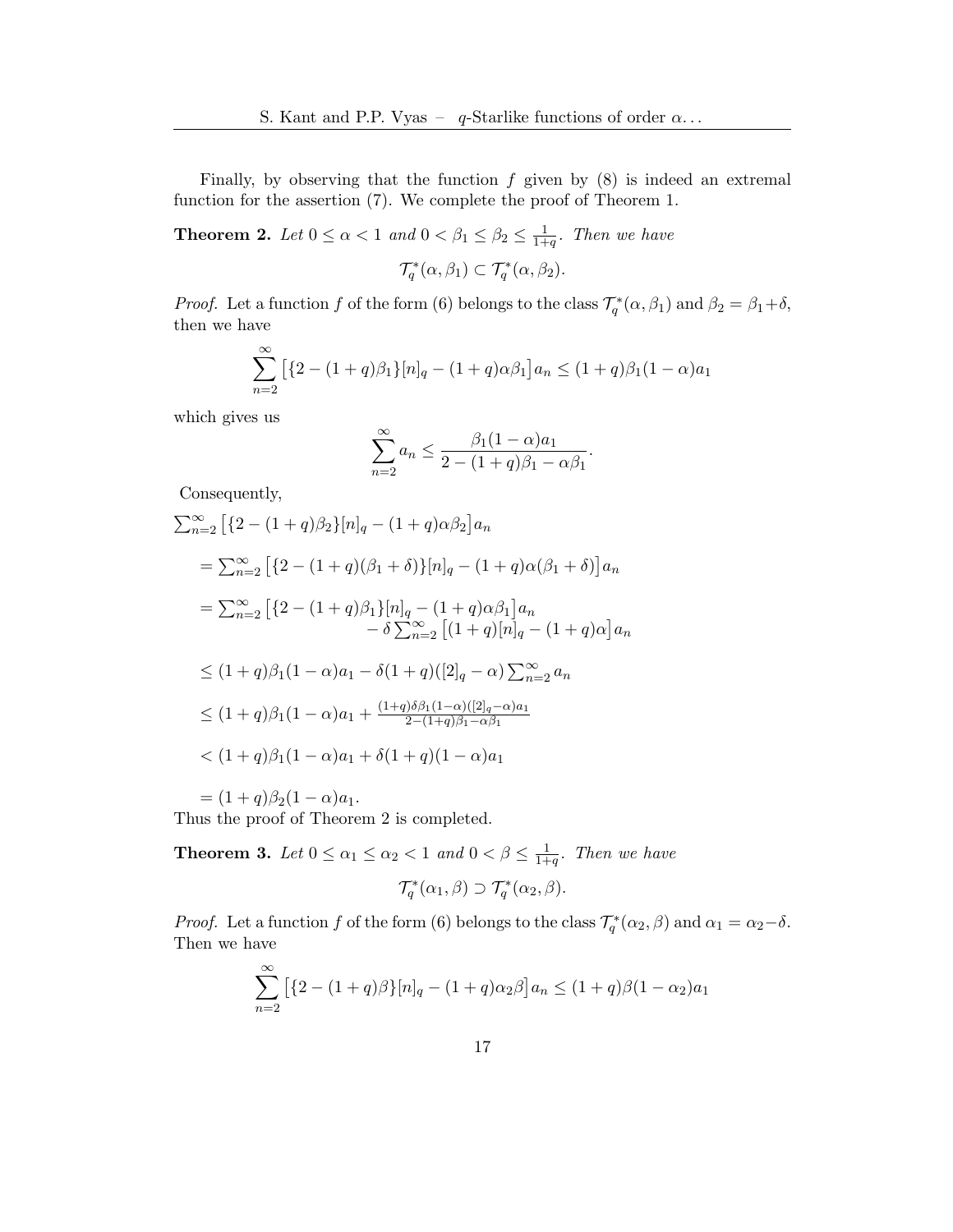which gives us

$$
\sum_{n=2}^{\infty} a_n \le \frac{\beta (1 - \alpha_2) a_1}{2 - (1 + q)\beta - \alpha_2 \beta} < a_1.
$$

Consequentially,

$$
\sum_{n=2}^{\infty} \left[ \{2 - (1+q)\beta\} [n]_q - (1+q)\alpha_1 \beta \right] a_n
$$
  
= 
$$
\sum_{n=2}^{\infty} \left[ \{2 - (1+q)\beta\} [n]_q - (1+q)(\alpha_2 - \delta)\beta \right] a_n
$$
  
= 
$$
\sum_{n=2}^{\infty} \left[ \{2 - (1+q)\beta\} [n]_q - (1+q)\alpha_2 \beta \right] a_n + \delta(1+q)\beta \sum_{n=2}^{\infty} a_n
$$
  

$$
\leq (1+q)\beta(1-\alpha_2)a_1 + \delta(1+q)\beta a_1
$$
  
= 
$$
(1+q)\beta(1-\alpha_1)a_1.
$$

Thus the proof of Theorem [3](#page-4-1) is completed.

<span id="page-5-0"></span>**Theorem 4.** Let  $0 \le \alpha_2 \le \alpha_1 < 1$  and  $0 < \beta_1 \le \beta_2 \le \frac{1}{1+1}$  $\frac{1}{1+q}$ . Then we have

$$
\mathcal{T}_q^*(\alpha_1,\beta_1) \subset \mathcal{T}_q^*(\alpha_2,\beta_2).
$$

*Proof.* Let a function f of the form [\(6\)](#page-2-1) belongs to the class  $\mathcal{T}_q^*(\alpha_1, \beta_1)$ ,  $\alpha_2 = \alpha_1 - \beta_2$ δ and  $β_2 = β_1 + ε$ . Then we have

$$
\sum_{n=2}^{\infty} \left[ \{2 - (1+q)\beta_1\} [n]_q - (1+q)\alpha_1\beta_1 \right] a_n \le (1+q)\beta_1(1-\alpha_1)a_1
$$

which gives us

$$
\sum_{n=2}^{\infty} a_n \le \frac{\beta_1 (1 - \alpha_1) a_1}{2 - (1 + q)\beta_1 - \alpha_1 \beta_1} < a_1.
$$

Consequently,  
\n
$$
\sum_{n=2}^{\infty} \left[ \{2 - (1+q)\beta_2\} [n]_q - (1+q)\alpha_2 \beta_2 \right] a_n
$$
\n
$$
= \sum_{n=2}^{\infty} \left[ \{2 - (1+q)(\beta_1 + \epsilon)\} [n]_q - (1+q)(\alpha_1 - \delta)(\beta_1 + \epsilon) \right] a_n
$$
\n
$$
= \sum_{n=2}^{\infty} \left[ \{2 - (1+q)\beta_1\} [n]_q - (1+q)\alpha_1 \beta_1 \right] a_n
$$
\n
$$
- \epsilon (1+q) \sum_{n=2}^{\infty} ([n]_q - \alpha_1) a_n + \delta (1+q)(\beta_1 + \epsilon) \sum_{n=2}^{\infty} a_n
$$
\n
$$
\leq (1+q)\beta_1 (1-\alpha_1) a_1 - \epsilon (1+q) ([2]_q - \alpha_1) \sum_{n=2}^{\infty} a_n + \delta (1+q)(\beta_1 + \epsilon) a_1
$$
\n
$$
\leq (1+q)\beta_1 (1-\alpha_1) a_1 + \frac{\epsilon (1+q)\beta_1 (1-\alpha_1) ([2]_q - \alpha_1) a_1}{2 - (1+q)\beta_1 - \alpha_1 \beta_1} + \delta (1+q)(\beta_1 + \epsilon) a_1
$$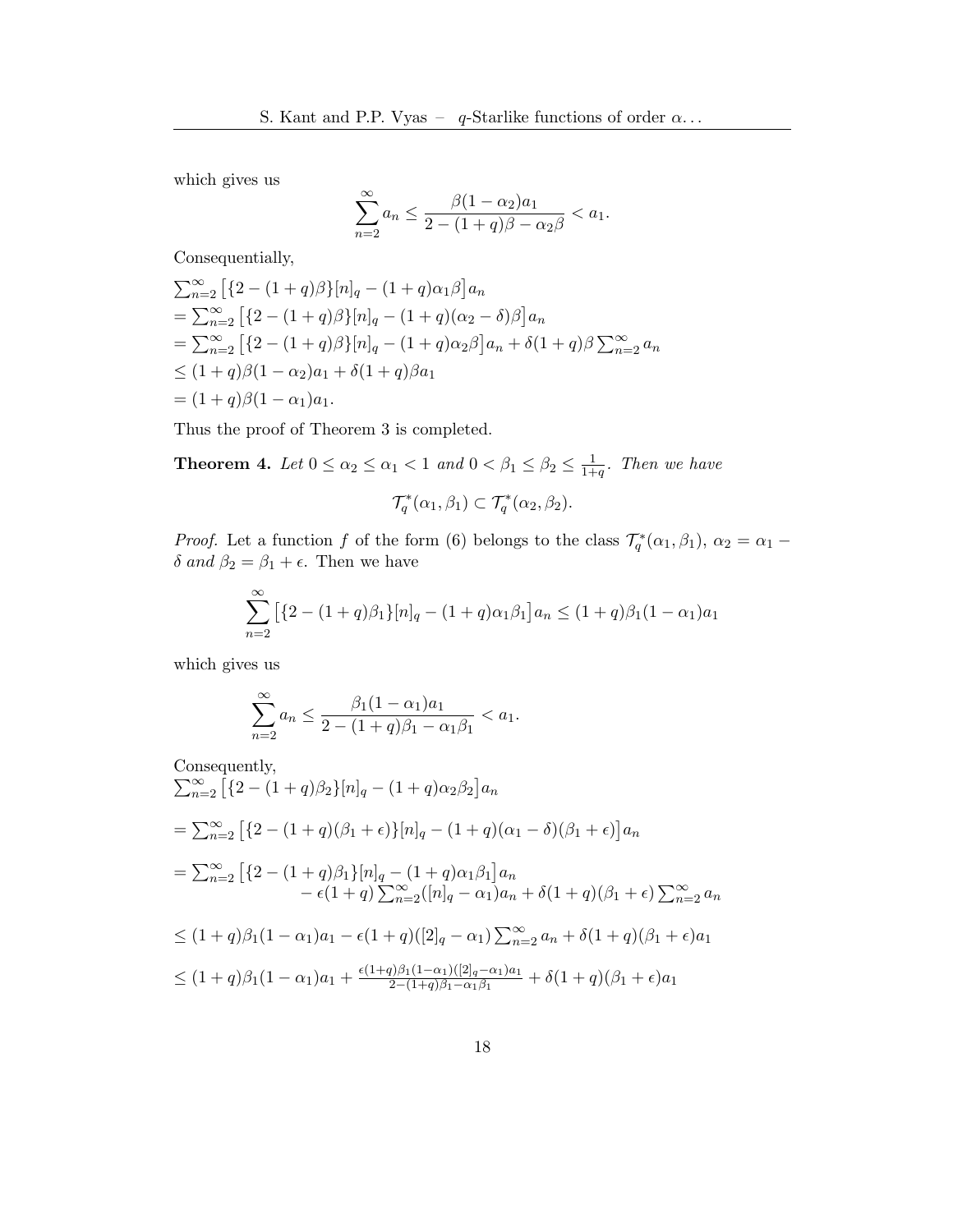$$
\leq (1+q)\beta_1(1-\alpha_1)a_1 + \epsilon(1+q)(1-\alpha_1)a_1 + \delta(1+q)(\beta_1+\epsilon)a_1
$$

 $= (1+q)\beta_2(1-\alpha_2)a_1.$ 

Thus the proof of Theorem [4](#page-5-0) is completed.

The Hadamard products: If the functions  $g$  and  $h$  are of the form

<span id="page-6-0"></span>
$$
g(z) = b_1 z - \sum_{n=2}^{\infty} b_n z^n \qquad (b_1 > 0, \ b_n \ge 0)
$$
 (11)

and

<span id="page-6-1"></span>
$$
h(z) = c_1 z - \sum_{n=2}^{\infty} c_n z^n \qquad (c_1 > 0, \ c_n \ge 0), \tag{12}
$$

then the Hadamard product (or Convolution) of the two functions  $g$  and  $h$  is defined by

$$
g * h(z) = b_1 c_1 z - \sum_{n=2}^{\infty} b_n c_n z^n
$$
.

**Theorem 5.** Let  $0 \leq \alpha_1, \alpha_2 < 1,$ ,  $0 < \beta_1, \beta_2 \leq \frac{1}{1+1}$  $\frac{1}{1+q}$  and  $g \in \mathcal{T}_q^*(\alpha_1,\beta_1), h \in$  $\mathcal{T}_q^*(\alpha_2,\beta_2)$ , then  $g * h \in \mathcal{T}_q^*(\alpha,\beta)$ , where g and h are given by [\(11\)](#page-6-0) and [\(12\)](#page-6-1) respectively and  $\alpha = Min(\alpha_1, \alpha_2), \ \beta = Max(\beta_1, \beta_2).$ 

*Proof.* Since  $g \in \mathcal{T}_q^*(\alpha_1, \beta_1)$  and  $h \in \mathcal{T}_q^*(\alpha_2, \beta_2)$  so Theorem [1](#page-2-3) gives us

$$
\sum_{n=2}^{\infty} \left[ \{2 - (1+q)\beta_1\} [n]_q - (1+q)\alpha_1\beta_1 \right] b_n \le (1+q)\beta_1(1-\alpha_1)b_1
$$

and

$$
\sum_{n=2}^{\infty} \left[ \{2 - (1+q)\beta_2\} [n]_q - (1+q)\alpha_2 \beta_2 \right] c_n \le (1+q)\beta_2 (1-\alpha_2)c_1.
$$

Hence

$$
\sum_{n=2}^{\infty} b_n \le \frac{\beta_1 (1 - \alpha_1) b_1}{\{2 - (1 + q)\beta_1\} - \alpha_1 \beta_1} < b_1
$$

and

$$
\sum_{n=2}^{\infty} c_n \le \frac{\beta_2 (1 - \alpha_2) c_1}{\{2 - (1 + q)\beta_2\} - \alpha_2 \beta_2} < c_1.
$$

Therefore for  $\alpha = Min(\alpha_1, \alpha_2)$  and  $\beta = Max(\beta_1, \beta_2)$ ,

 $\sum_{n=2}^{\infty} \left[ \{2 - (1+q)\beta\} [n]_q - (1+q)\alpha\beta \right] b_n c_n$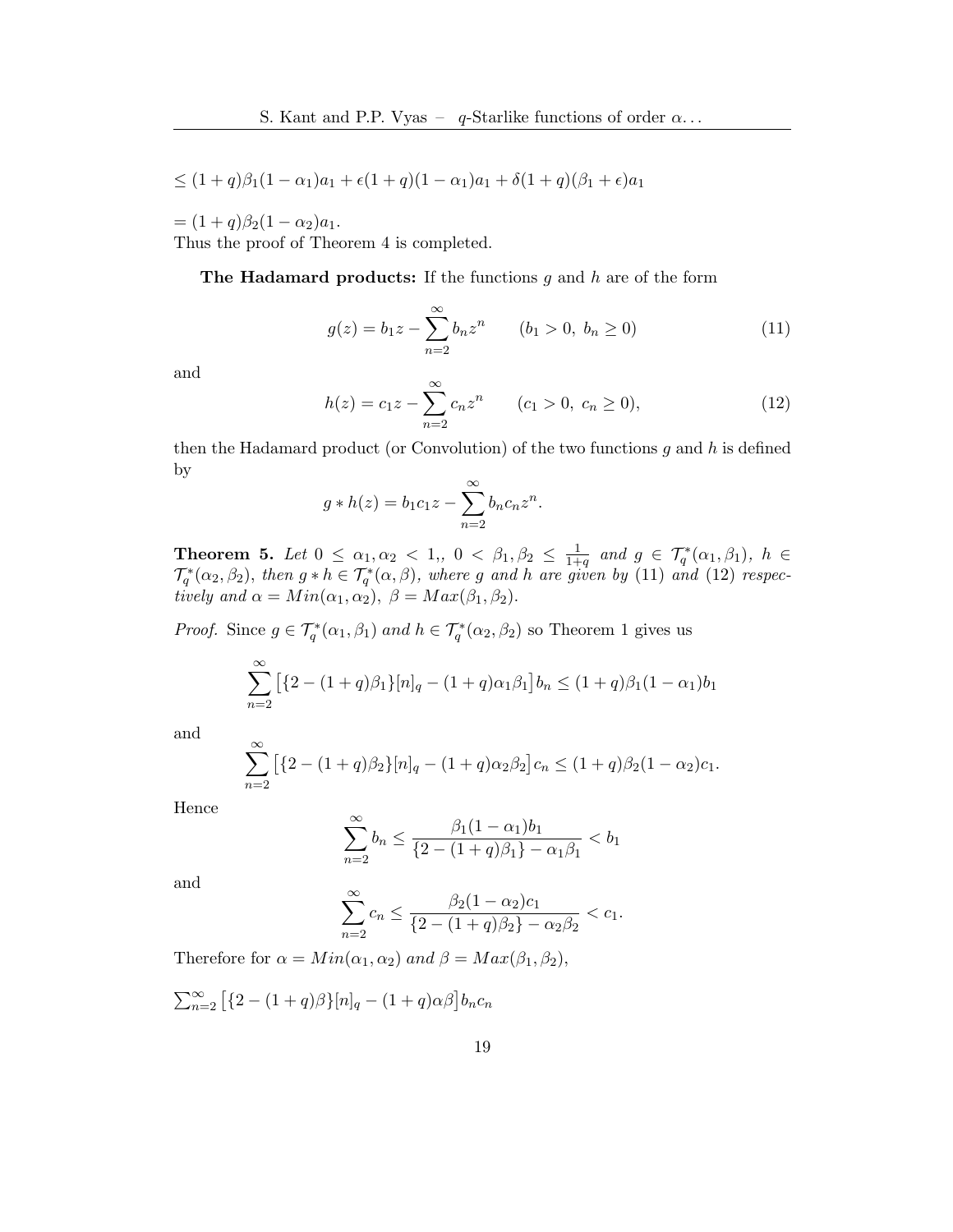$$
\leq Max\{c_1 \sum_{n=2}^{\infty} \left[ \{2 - (1+q)\beta\} [n]_q - (1+q)\alpha\beta \right] b_n, b_1 \sum_{n=2}^{\infty} \left[ \{2 - (1+q)\beta\} [n]_q - (1+q)\alpha\beta \right] c_n \}
$$

 $\leq (1+q)\beta(1-\alpha)b_1c_1.$ Consequently,  $g * h \in \mathcal{T}_q^*(\alpha, \beta)$ .

**Theorem 6.** Let  $0 \leq \alpha < 1, 0 < \beta \leq \frac{1}{1+\alpha}$  $\frac{1}{1+q}$  and  $f \in \mathcal{T}_q^*(\alpha,\beta)$ . Then

$$
a_1|z| - \frac{\beta(1-\alpha)a_1}{2 - (1+q)\beta - \alpha\beta}|z|^2 \le |f(z)| \le a_1|z| + \frac{\beta(1-\alpha)a_1}{2 - (1+q)\beta - \alpha\beta}|z|^2 \quad (z \in \mathbb{U}).
$$

The result is sharp for the function

$$
f(z) = a_1 z - \frac{\beta (1 - \alpha) a_1}{2 - (1 + q)\beta - \alpha \beta} z^2.
$$

*Proof.* Since  $f \in \mathcal{T}_q^*(\alpha, \beta)$ , then by virtue of Theorem [1,](#page-2-3) we have

$$
\sum_{n=2}^{\infty} \left[ \{2 - (1+q)\beta\} [n]_q - (1+q)\alpha\beta \right] a_n \le (1+q)\beta (1-\alpha)a_1
$$

which gives

$$
\sum_{n=2}^{\infty} a_n \le \frac{\beta(1-\alpha)a_1}{2 - (1+q)\beta - \alpha\beta}.
$$

Therefore, we have

$$
|f(z)| \ge a_1 |z| - |z|^2 \sum_{n=2}^{\infty} a_n \ge a_1 |z| - \frac{\beta (1 - \alpha) a_1}{2 - (1 + q)\beta - \alpha \beta} |z|^2 \quad (z \in \mathbb{U}).
$$

Similarly, we also get

$$
|f(z)| \le a_1 |z| + |z|^2 \sum_{n=2}^{\infty} a_n \le a_1 |z| + \frac{\beta (1 - \alpha) a_1}{2 - (1 + q)\beta - \alpha \beta} |z|^2 \quad (z \in \mathbb{U}).
$$

Which completes the proof.

**Theorem 7.** Let  $0 \leq \alpha < 1, 0 < \beta \leq \frac{1}{1+\alpha}$  $\frac{1}{1+q}$  and  $f \in \mathcal{T}_q^*(\alpha,\beta)$ . Then

$$
a_1 - \frac{(1+q)\beta(1-\alpha)a_1}{2 - (1+q)\beta - (1+q)\alpha\beta}|z| \le |D_q f(z)| \le a_1 + \frac{(1+q)\beta(1-\alpha)a_1}{2 - (1+q)\beta - (1+q)\alpha\beta}|z| \ (z \in \mathbb{U}).
$$

The result is sharp for the function

$$
f(z) = a_1 z - \frac{\beta (1 - \alpha) a_1}{2 - (1 + q)\beta - (1 + q)\alpha \beta} z^2.
$$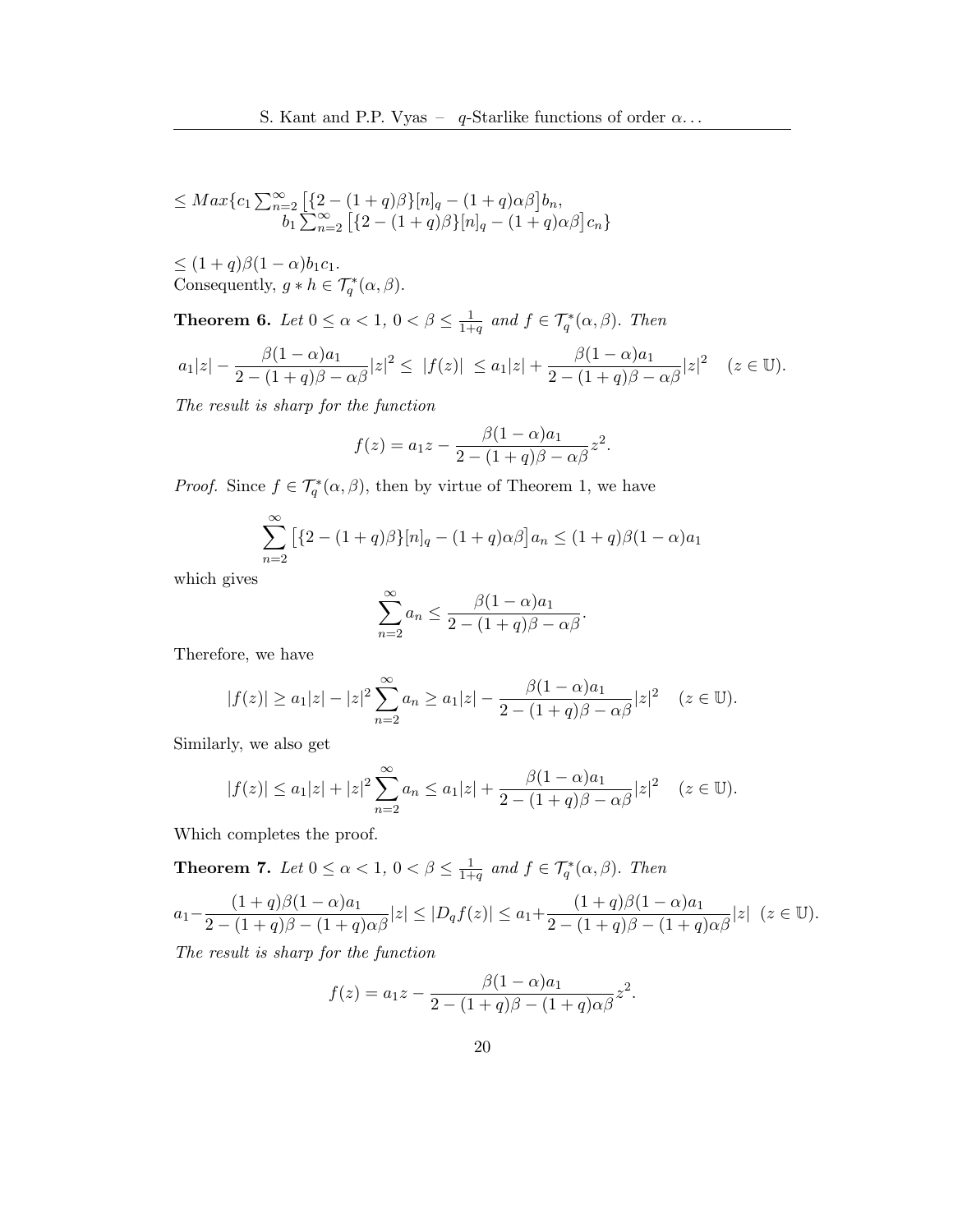*Proof.* Since  $f \in \mathcal{T}_q^*(\alpha, \beta)$ , then by virtue of Theorem [1,](#page-2-3) we have

$$
\sum_{n=2}^{\infty} \left[ \{2 - (1+q)\beta\} [n]_q - (1+q)\alpha \beta \right] a_n \le (1+q)\beta (1-\alpha)a_1,
$$

which gives

$$
(1+q)\beta(1-\alpha)a_1 \ge \sum_{n=2}^{\infty} [2 - (1+q)\beta - \frac{(1+q)}{[n]_q} \alpha \beta][n]_q a_n
$$

$$
\ge \sum_{n=2}^{\infty} [2 - (1+q)\beta - (1+q)\alpha \beta][n]_q a_n.
$$

Therefore,

$$
\sum_{n=2}^{\infty} [n]_q a_n \le \frac{(1+q)\beta(1-\alpha)a_1}{2 - (1+q)\beta - (1+q)\alpha\beta}.
$$

Hence,

$$
|D_q f(z)| \ge a_1 - |z| \sum_{n=2}^{\infty} [n]_q a_n \ge a_1 - \frac{(1+q)\beta(1-\alpha)a_1}{2 - (1+q)\beta - (1+q)\alpha\beta}|z|,
$$

and

$$
|D_q f(z)| \le a_1 + |z| \sum_{n=2}^{\infty} [n]_q a_n \le a_1 + \frac{(1+q)\beta(1-\alpha)a_1}{2 - (1+q)\beta - (1+q)\alpha\beta}|z| \quad (z \in \mathbb{U}).
$$

Which completes the proof.

In the following theorem, we obtain the radius of  $q$ -convexity for the class  $\mathcal{T}_q^*(\alpha,\beta).$ 

**Theorem 8.** Let  $0 \leq \alpha < 1, 0 < \beta \leq \frac{1}{1+\alpha}$  $\frac{1}{1+q}$  and  $f \in \mathcal{T}_q^*(\alpha, \beta)$ . Then f is q-convex in the disc

$$
|z| < r = r(\alpha, \beta) = \inf_{n \ge 2} \left[ \frac{2 - (1 + q)\beta - \alpha\beta}{([n]_q)^2 \beta (1 - \alpha)} \right]^{\frac{1}{n - 1}}. \tag{13}
$$

Proof. In order to prove the required result, we must show that

<span id="page-8-0"></span>
$$
\left|\frac{D_q(zD_qf(z))}{D_qf(z)} - \frac{1}{1-q}\right| \le \frac{1}{1-q} \quad (|z| < r(\alpha, \beta)).\tag{14}
$$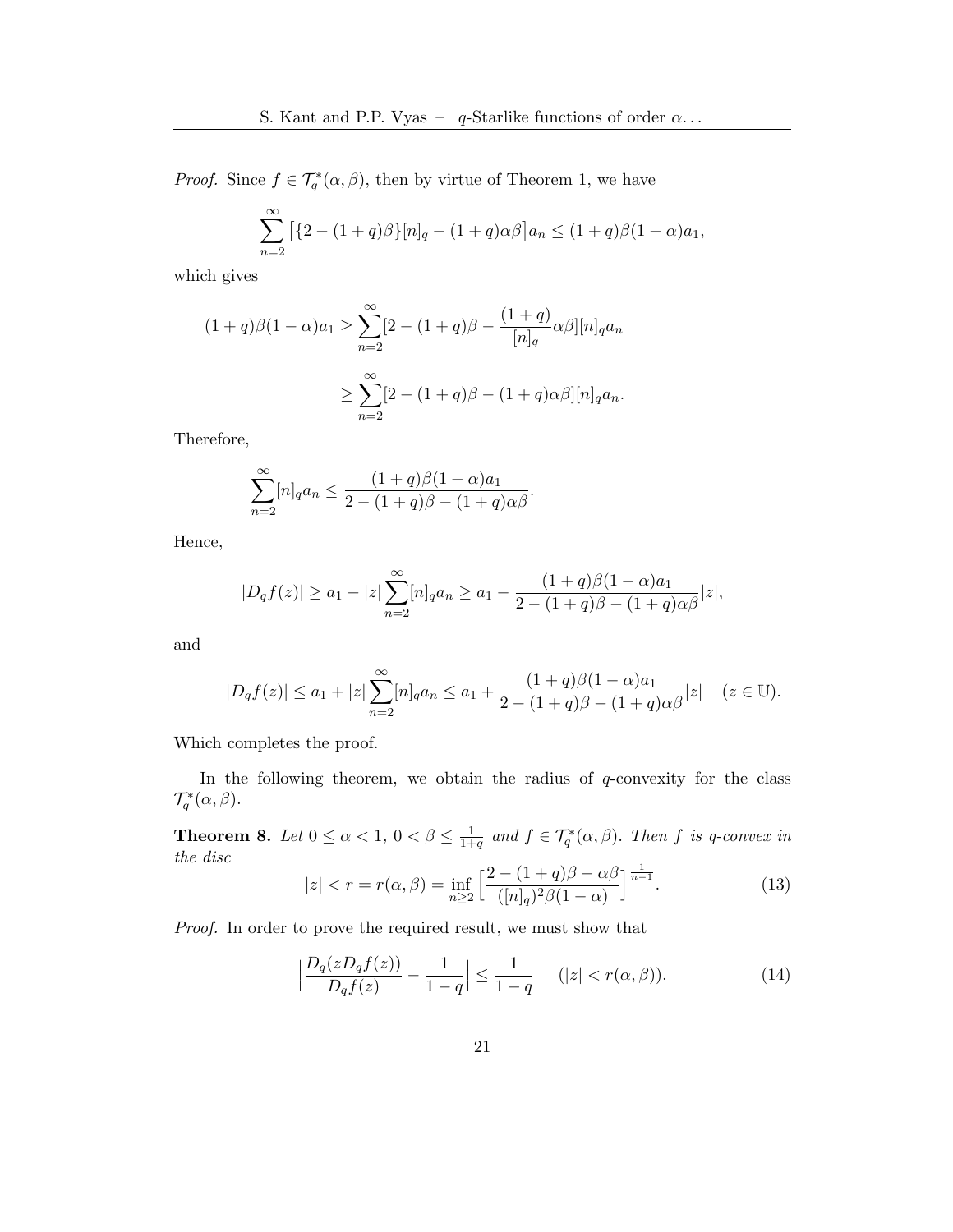We have

$$
\begin{array}{rcl} \displaystyle \Big| \frac{D_q(zD_qf(z))}{D_qf(z)} - \frac{1}{1-q} \Big| & = & \displaystyle \Big| \frac{D_q(a_1z - \sum_{n=2}^{\infty}a_n[n]_qz^n)}{a_1 - \sum_{n=2}^{\infty}a_n[n]_qz^{n-1}} - \frac{1}{1-q} \Big| \\ & \leq & \displaystyle \frac{a_1q + \sum_{n=2}^{\infty}[n]_q\{[n]_q(1-q) -1\}a_n|z|^{n-1}}{(1-q)(a_1 - \sum_{n=2}^{\infty}[n]_q a_n|z|^{n-1})}. \end{array}
$$

Hence [\(14\)](#page-8-0) holds true if

$$
\sum_{n=2}^{\infty} \frac{([n]_q)^2}{a_1} a_n |z|^{n-1} \leq 1.
$$

In view of Theorem [1,](#page-2-3) we get

$$
([n]_q)^2 |z|^{n-1} \le \frac{2 - (1+q)\beta - \alpha\beta}{\beta(1-\alpha)} \qquad (n = 2, 3, \cdots),
$$

which gives us

$$
|z| \le \left[\frac{2-(1+q)\beta-\alpha\beta}{([n]_q)^2\beta(1-\alpha)}\right]^{\frac{1}{n-1}} \qquad (n=2,3,\cdots).
$$

This completes the proof.

# 3. Fractional q-Calculus

In the theory of q-calculus (see [\[3\]](#page-13-0)), the q-shifted factorial is defined for  $\eta$ ,  $q \in \mathbb{C}$ and  $n\in\mathbb{N}_0=\mathbb{N}\cup\{0\}$  as a product of  $n$  factors by

<span id="page-9-0"></span>
$$
(\eta; q)_n = \begin{cases} 1 & \text{ } \text{ } \text{n = 0} \\ (1 - \eta)(1 - \eta q) \cdots (1 - \eta q^{n-1}) & \text{ } \text{ } \text{n \in \mathbb{N}} \end{cases}
$$
 (15)

and in terms of the basic analogue of the gamma function

$$
(q^{\eta}; q)_n = \frac{\Gamma_q(\eta + n)(1 - q)^n}{\Gamma_q(\eta)} \qquad (n > 0),
$$

where the  $q$ -gamma function is defined by

$$
\Gamma_q(x) = \frac{(q;q)_{\infty}(1-q)^{1-x}}{(q^x;q)_{\infty}} \quad (0 < q < 1).
$$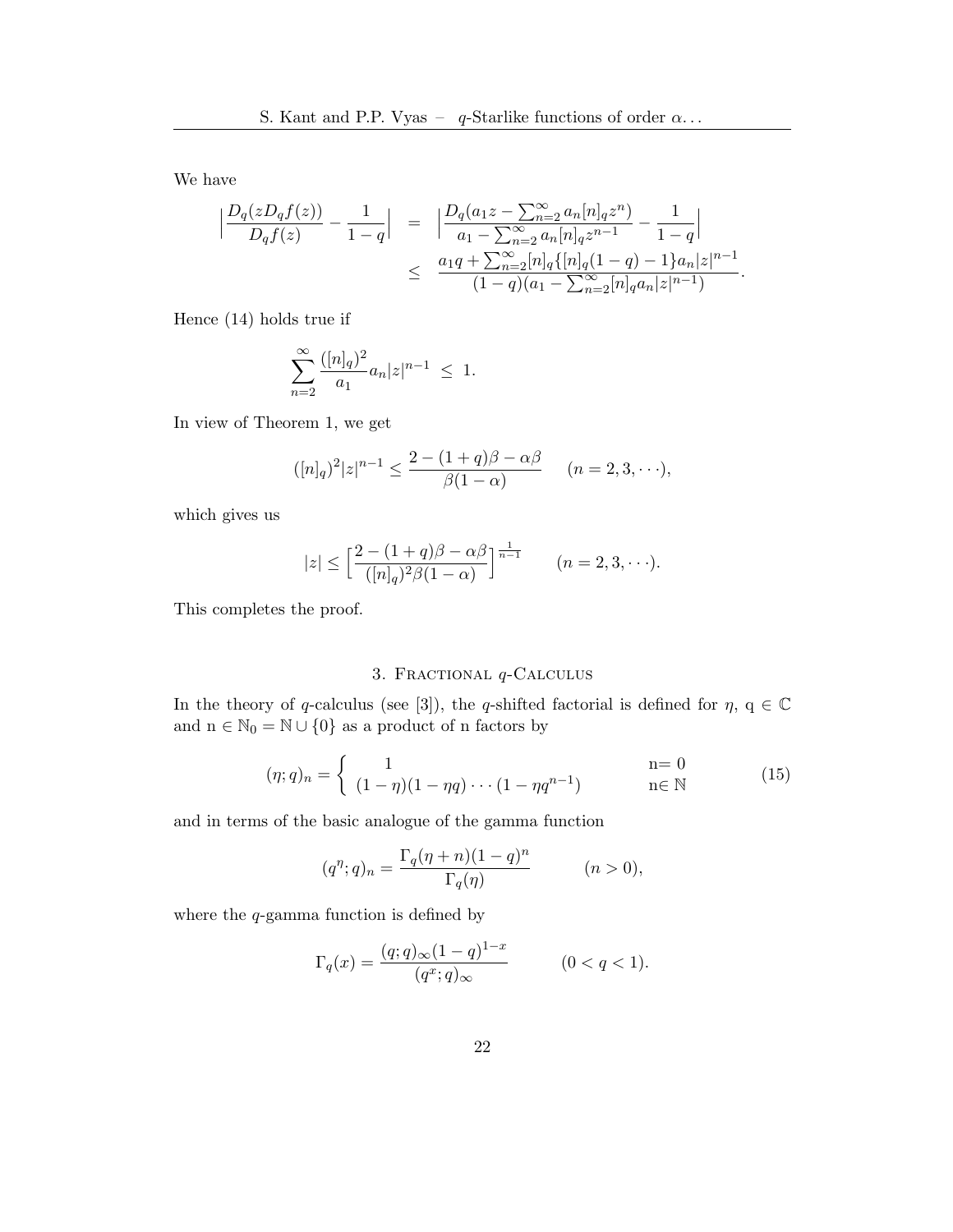We note that, if  $|q| < 1$ , the definition of q-shifted factorial [\(15\)](#page-9-0) remains meaningful for  $n=\infty$  as a convergent infinite product given as

$$
(\eta;q)_{\infty} = \prod_{k=0}^{\infty} (1 - \eta q^k).
$$

We recall here the following  $q$ -analogue definitions given in [\[3\]](#page-13-0). The recurrence relation for q-gamma function is given by

$$
\Gamma_q(x+1) = \frac{1-q^x}{1-q} \Gamma_q(x)
$$

and the  $q$ -binomial expansion is given by

$$
(x - y)_v = x^v(-y/x; q)_v = x^v \prod_{n=0}^{\infty} \left[ \frac{1 - (y/x)q^n}{1 - (y/x)q^{v+n}} \right].
$$

Also it may be noted that the  $q$ -Gauss hypergeometric function is defined by

$$
{}_2\Phi_1[\eta, \zeta; \xi; q, z] = \sum_{n=0}^{\infty} \frac{(\eta; q)_n(\zeta; q)_n}{(\xi; q)_n(q; q)_n} z^n \qquad (|q| < 1, |z| < 1)
$$

and as a special case of the above series for  $\zeta = \xi$ , we get  $_1\Phi_0[\eta, -; q, z]$ . In the following, we define the fractional  $q$ -calculus operators of a complex-valued function  $f(z)$ , which were recently studied by Purohit and Raina [\[14\]](#page-14-3).

Definition 3. (Fractional q-integral operator) The fractional q-integral operator  $I_{q,z}^{\delta}$  of a function f of order  $\delta$  is defined by

<span id="page-10-0"></span>
$$
I_{q,z}^{\delta} \equiv D_{q,z}^{-\delta} f(z) = \frac{1}{\Gamma_q(\delta)} \int_0^z (z - tq)_{\delta - 1} f(t) d_q t \qquad (\delta > 0), \qquad (16)
$$

where f is analytic in a simply connected region of the z- plane containing the origin and the q-binomial function  $(z - tq)_{\delta-1}$  is given by

$$
(z - tq)_{\delta - 1} = z^{\delta - 1} {}_1\Phi_0[q^{-\delta + 1}; -; q, tq^{\delta}/z].
$$

The series  $_1\Phi_0[\delta; -; q, z]$  is single valued when  $|arg(z)| < \pi$  and  $|z| < 1$  (see for details [\[3\]](#page-13-0), pp. 104-106). Therefore, the function  $(z - tq)_{\delta-1}$  in [\(16\)](#page-10-0) is single valued when  $|arg(-tq^{\delta}/z)| < \pi$ ,  $|tq^{\delta}/z| < 1$  and  $|arg(z)| < \pi$ .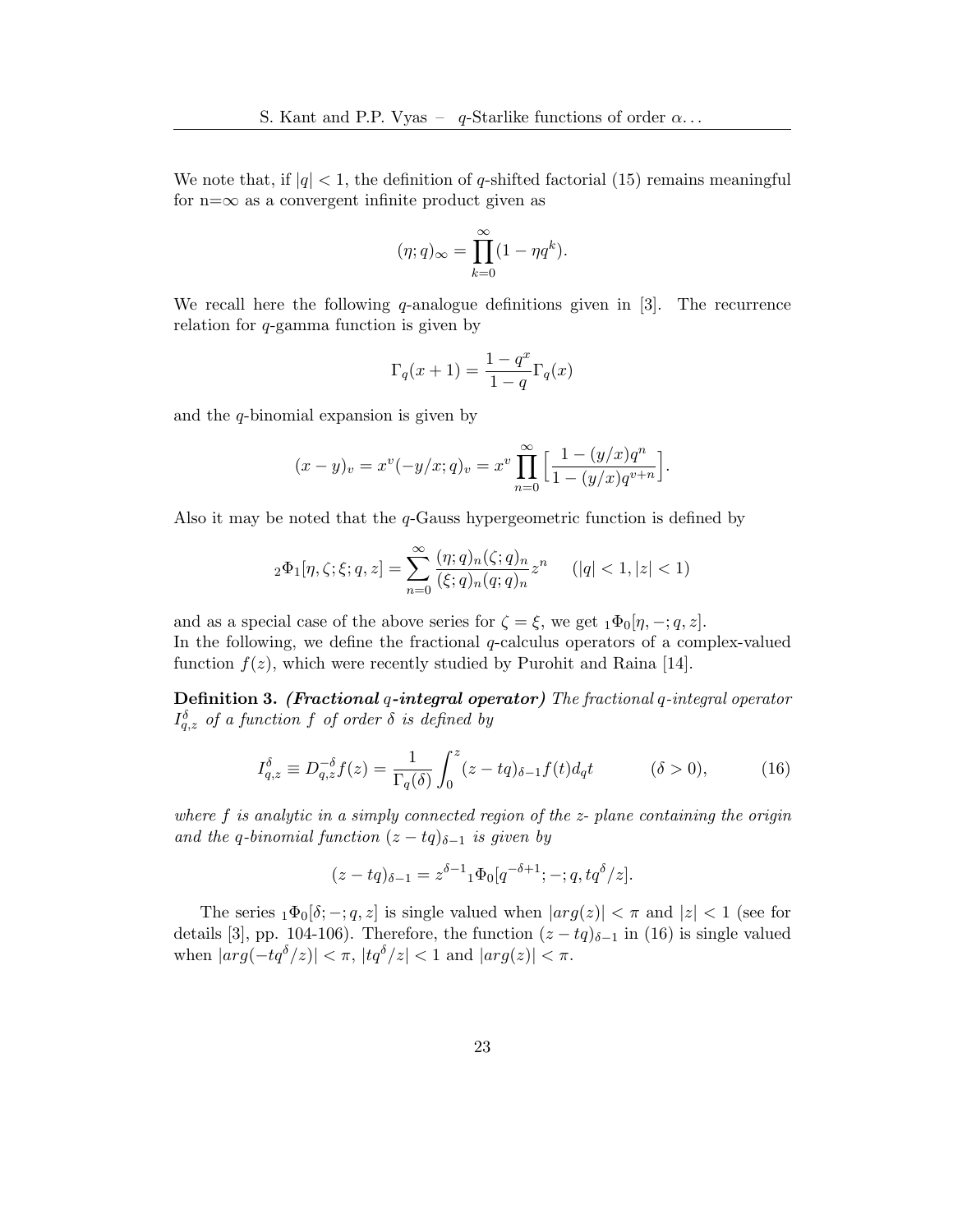Definition 4. (Fractional q-derivative operator) The fractional q-derivative operator  $D_{q,z}^{\delta}$  of a function f of order  $\delta$  is defined by

$$
D_{q,z}^{\delta}f(z) \equiv D_{q,z}I_{q,z}^{1-\delta}f(z) = \frac{1}{\Gamma_q(1-\delta)}D_{q,z}\int_0^z (z-tq)_{-\delta} f(t)d_qt \qquad (0 \le \delta < 1),
$$
\n(17)

where f is suitably constrained and multiplicity of  $(z - tq)_{-\delta}$  is removed as in Definition 3.

Here we note that for  $\delta > 0$  and  $n > -1$ ,

$$
I_{q,z}^{\delta} z^n = \frac{\Gamma_q(n+1)}{\Gamma_q(n+\delta+1)} z^{n+\delta}.
$$

Also for  $\delta \geq 0$  and  $n > -1$ ,

$$
D_{q,z}^{\delta} z^n = \frac{\Gamma_q(n+1)}{\Gamma_q(n-\delta+1)} z^{n-\delta}.
$$

**Theorem 9.** Let  $0 \leq \alpha < 1, 0 < \beta \leq \frac{1}{1+\alpha}$  $\frac{1}{1+q}$ ,  $0 \le \delta < 1$  and a function f of the form [\(6\)](#page-2-1) belongs to the class  $\mathcal{T}_q^*(\alpha,\beta)$ . Then

$$
|D_{q,z}^{-\delta}f(z)| \ge \frac{a_1|z|^{1+\delta}}{\Gamma_q(2+\delta)} \Big\{ 1 - \frac{\beta(1-\alpha)(1-q^2)}{\{2-(1+q)\beta - \alpha\beta\}(1-q^{2+\delta})}|z| \Big\} \quad (z \in \mathbb{U}) \quad (18)
$$

and

$$
|D_{q,z}^{-\delta}f(z)| \le \frac{a_1|z|^{1+\delta}}{\Gamma_q(2+\delta)} \Big\{ 1 + \frac{\beta(1-\alpha)(1-q^2)}{\{2-(1+q)\beta - \alpha\beta\}(1-q^{2+\delta})}|z| \Big\} \quad (z \in \mathbb{U}). \tag{19}
$$

Proof. In order to prove these inequalities, we may write

$$
F(z) = \Gamma_q(2+\delta)z^{-\delta}D_{q,z}^{-\delta}f(z)
$$
  
=  $a_1z - \sum_{n=2}^{\infty} \frac{\Gamma_q(n+1)\Gamma_q(2+\delta)}{\Gamma_q(n+\delta+1)} a_n z^n$ ,  
=  $a_1z - \sum_{n=2}^{\infty} \phi(n,\delta) a_n z^n$ ,

where  $\phi(n,\delta) = \frac{\Gamma_q(n+1)\Gamma_q(2+\delta)}{\Gamma_q(n+\delta+1)}$ ,  $n \geq 2$  is decreasing in n. By making use of qgamma properties, we get

$$
0 < \phi(n,\delta) \le \phi(2,\delta) = \frac{1-q^2}{1-q^{2+\delta}},
$$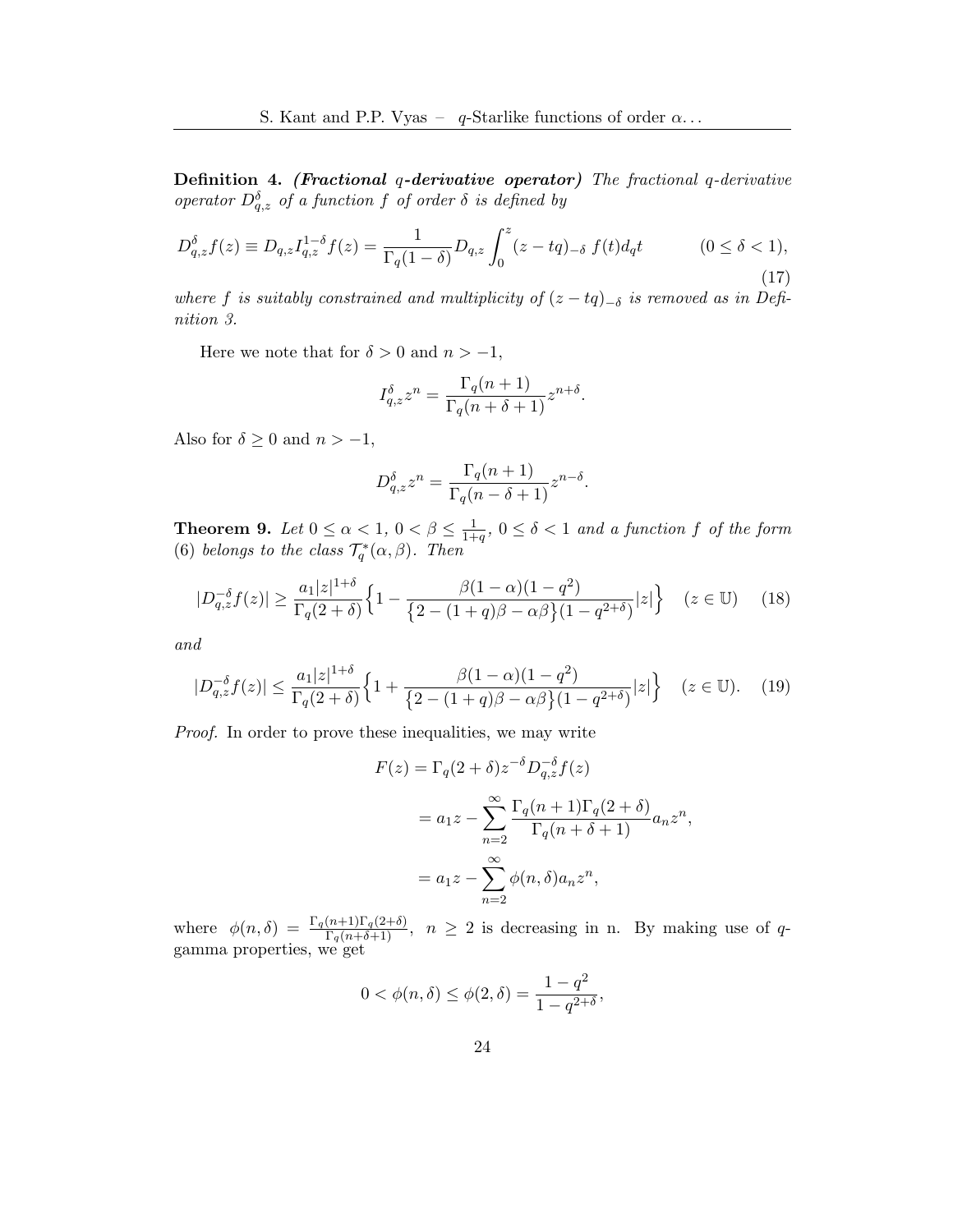and by Theorem [1](#page-2-3)

$$
\Gamma_q(2+\delta)|z^{-\delta}||D_{q,z}^{-\delta}f(z)| \ge |z| - \phi(n,\delta)|z|^2 \sum_{n=2}^{\infty} a_n
$$
  
 
$$
\ge |z| - \frac{\beta(1-\alpha)a_1(1-q^2)}{\left\{2 - (1+q)\beta - \alpha\beta\right\}(1-q^{2+\delta})}|z|^2. \tag{20}
$$

Similarly, we have

$$
\Gamma_q(2+\delta)|z^{-\delta}||D_{q,z}^{-\delta}f(z)| \le |z| + \phi(n,\delta)|z|^2 \sum_{n=2}^{\infty} a_n
$$
  
 
$$
\le |z| + \frac{\beta(1-\alpha)a_1(1-q^2)}{\{2-(1+q)\beta-\alpha\beta\}(1-q^{2+\delta})}|z|^2. \tag{21}
$$

From  $(20)$  and  $(21)$ , we obtain the inequalities  $(18)$  and  $(19)$ .

**Theorem 10.** Let  $0 \leq \alpha < 1$ ,  $0 < \beta \leq \frac{1}{1+\alpha}$  $\frac{1}{1+q}$ ,  $0 \le \delta < 1$  and a function f of the form [\(6\)](#page-2-1) belongs to the class  $\mathcal{T}_q^*(\alpha,\beta)$ . Then

$$
|D_{q,z}^{\delta}f(z)| \ge \frac{a_1|z|^{1-\delta}}{\Gamma_q(2-\delta)} \Big\{ 1 - \frac{\beta(1-\alpha)(1-q^2)}{\{2-(1+q)\beta - \alpha\beta\}(1-q^{2-\delta})}|z| \Big\} \quad (z \in \mathbb{U}) \tag{22}
$$

and

$$
|D_{q,z}^{\delta}f(z)| \le \frac{a_1|z|^{1-\delta}}{\Gamma_q(2-\delta)} \Big\{ 1 + \frac{\beta(1-\alpha)(1-q^2)}{\{2-(1+q)\beta - \alpha\beta\}(1-q^{2-\delta})}|z| \Big\} \quad (z \in \mathbb{U}). \tag{23}
$$

Proof. In order to prove these inequalities, we may write

$$
G(z) = \Gamma_q(2-\delta)z^{\delta}D_{q,z}^{\delta}f(z)
$$
  
=  $a_1z - \sum_{n=2}^{\infty} \frac{\Gamma_q(n+1)\Gamma_q(2-\delta)}{\Gamma_q(n-\delta+1)}a_nz^n$ ,  
=  $a_1z - \sum_{n=2}^{\infty} \psi(n,\delta)a_nz^n$ ,

where  $\psi(n,\delta) = \frac{\Gamma_q(n+1)\Gamma_q(2-\delta)}{\Gamma_q(n-\delta+1)}$ ,  $n \geq 2$  is decreasing in n. By making use of q-gamma properties, we get  $1 - a^2$ 

$$
0 < \psi(n, \delta) \le \psi(2, \delta) = \frac{1 - q^2}{1 - q^{2 - \delta}},
$$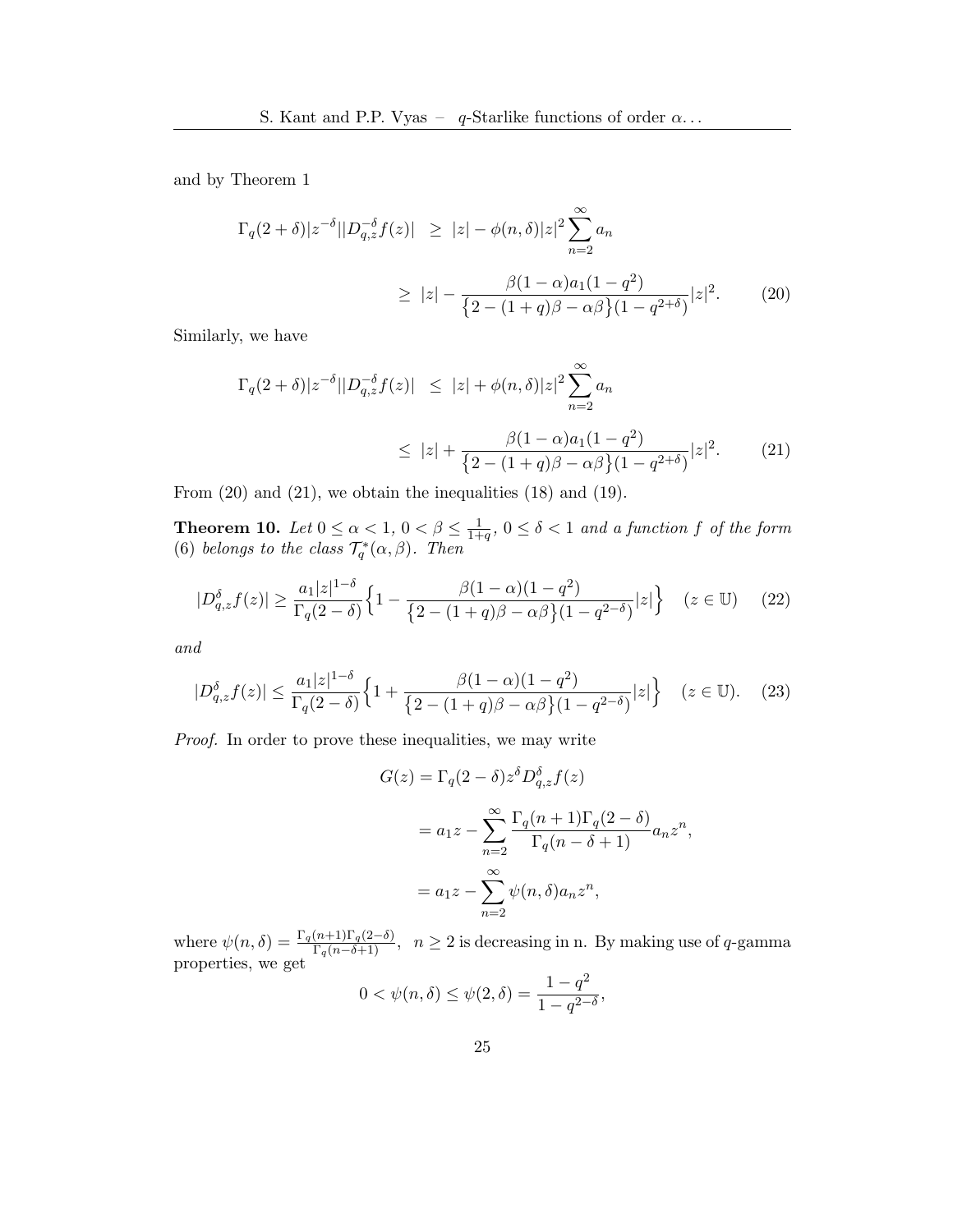and by Theorem [1](#page-2-3)

$$
\Gamma_q(2-\delta)|z^{\delta}||D_{q,z}^{\delta}f(z)| \geq |z| - \psi(n,\delta)|z|^2 \sum_{n=2}^{\infty} a_n
$$
  
 
$$
\geq |z| - \frac{\beta(1-\alpha)a_1(1-q^2)}{\left\{2 - (1+q)\beta - \alpha\beta\right\}(1-q^{2-\delta})}|z|^2. \tag{24}
$$

Similarly, we obtain

$$
\Gamma_q(2-\delta)|z^{\delta}||D_{q,z}^{\delta}f(z)| \leq |z| + \psi(n,\delta)|z|^2 \sum_{n=2}^{\infty} a_n
$$
  
 
$$
\leq |z| + \frac{\beta(1-\alpha)a_1(1-q^2)}{\{2 - (1+q)\beta - \alpha\beta\}(1-q^{2-\delta})}|z|^2.
$$
 (25)

Thus, we get the desired results.

#### **REFERENCES**

<span id="page-13-4"></span>[1] S. Agrawal, S.K. Sahoo, A generalization of starlike functions of order  $\alpha$ , Hokkaido Math. J. 46, (2017), 15-27.

<span id="page-13-7"></span>[2] R. Bucur, D. Breaz, On a new class of analytic functions with respect to symmetric points involving the q-derivative operator, J. Phys.: Conf. Ser. 1212(2019)012011.

<span id="page-13-0"></span>[3] G. Gasper, M. Rahman, Basic Hypergeometric Series, Cambridge University Press, Cambridge, 1990.

<span id="page-13-5"></span>[4] M.E.H. Ismail, E. Merkes, D. Styer, A generalization of Starlike functions, Complex Var. Theory Appl. 14, (1990), 77-84.

<span id="page-13-1"></span>[5] F.H. Jackson, On q-functions and a certain difference operator, Trans. R. Soc. Edinb. 46, 2 (1909), 253-281.

<span id="page-13-2"></span>[6] F.H. Jackson, On q-definite integrals, Quart. J. Pure Appl. Math. 41, (1910), 193-203.

<span id="page-13-3"></span>[7] F.H. Jackson, q-difference equations, Amer. J. Math. 32, (1910), 305-314.

<span id="page-13-6"></span>[8] O.P. Juneja, M.L. Mogra, On starlike functions of order  $\alpha$  and type  $\beta$ , Rev. Roumaine. Math. Pures Appl. 23, (1978), 751-765.

<span id="page-13-9"></span><span id="page-13-8"></span>[9] C.P. McCarty, Starlike functions, Proc. Amer. Math. Soc. (1974), 361-366.

[10] K.I. Noor, Some classes of q-alpha starlike and related analytic functions, J. Math. Anal. 8, 4 (2017), 24-33.